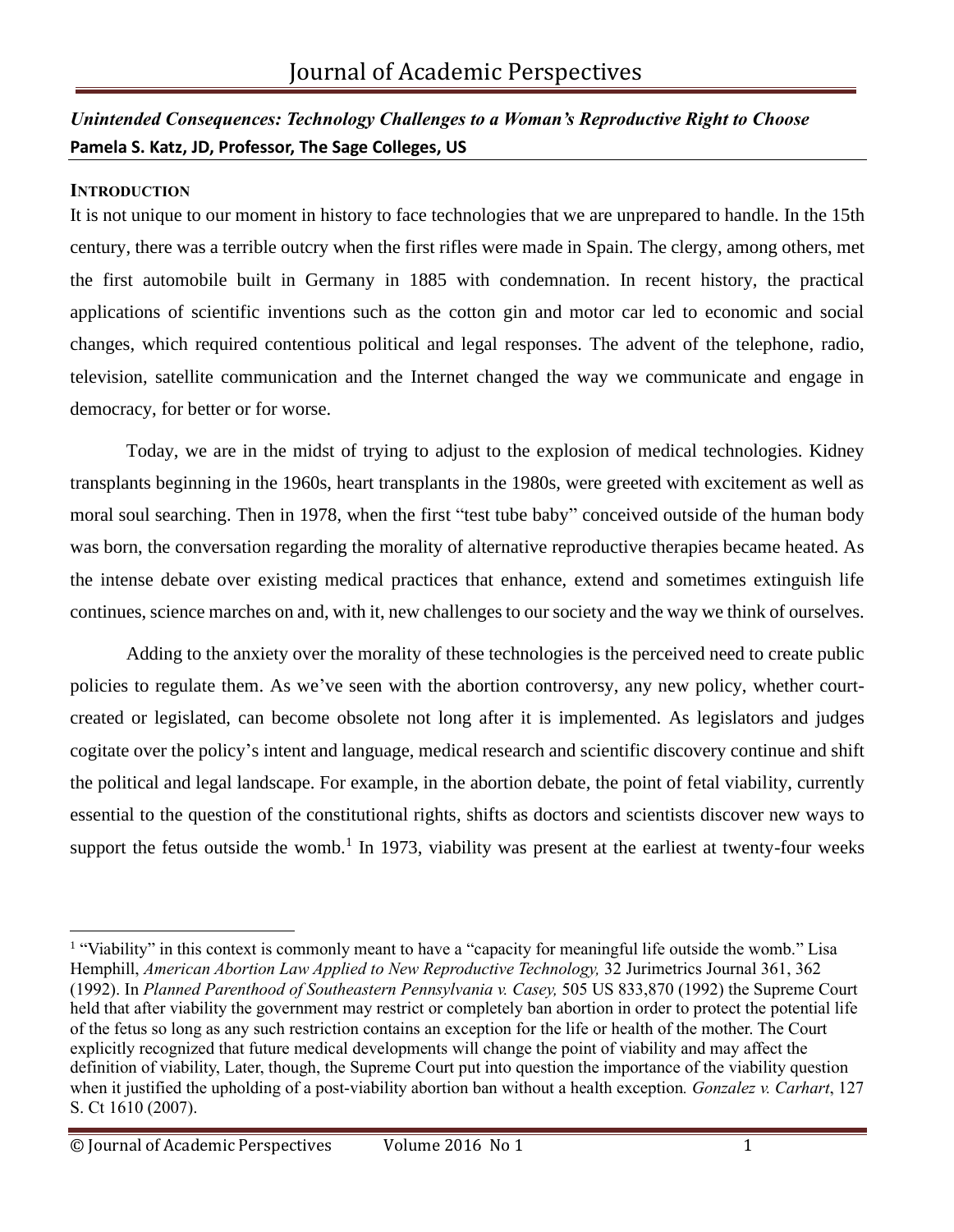<span id="page-1-0"></span>gestation; by 1988, it was at twenty weeks and shortening.<sup>2</sup> Now scientists are hard at work in the field of ectogenesis, where a fetus is gestated outside the uterus in an artificial environment.<sup>3</sup> When looking ahead, "non-destructive" abortion will be available, meaning the removal of an intact embryo from a womb to be implanted in another womb or grown through ectogenesis. What will happen to the constitutional right of abortion if a viability is pushed back to conception and if a woman's bodily autonomy as the "growth medium" for the embryo or fetus is no longer necessary?<sup>4</sup> To add to the confusion, technologies intended to assist with reproduction (ARTs) are being tested and made available to the general population, encouraged by the seemingly endless stream of money willing to be spent by people who wish to have children but can- or wish-not to do so through intercourse.<sup>5</sup> In the past 20 years, all varieties of assisted reproduction, including artificial insemination, in vitro fertilization (IVF), cryopreservation and surrogacy, have become commonplace tools in the cache of adults looking to become parents.<sup>6</sup> Cloning is on the verge

<sup>2</sup> Hemphill at 362.

<sup>&</sup>lt;sup>3</sup> Partial ectogenesis is currently used to keep alive premature babies. In Tokyo, researchers have managed to extrauterinely incubate goat fetus for as long as three weeks. Katheryn D. Katz, *The Clonal Child: Procreative Liberty and Asexual Reproduction,* 8 Alb. LJ Sci. & Tech. 1, 57 *n.* 289 (1997).

<sup>&</sup>lt;sup>4</sup> A reconception of *Roe* in response to new technologies has been envisioned to go in a different direction than that anticipated by this paper by Jack M. Balkin in his article *How New Genetic Technologies will Transform* Roe v. Wade, 56 Emory L.J. 843 (2007).

 $<sup>5</sup>$  Assisted reproduction has become big business. Infertility affects about 10% of the reproductive age population,</sup> or approximately 6.1 million Americans. Maureen McBrien, *Human Cloning: Beyond the Realm of the Constitutional Right to Procreative Liberty,* 21 Buff. Pub. Interest LJ 107,112 (2003) As of the beginning of the 21st century, more than 177,000 American babies have been born as a result of the use of reproductive technologies *Id.* at 111.

<sup>&</sup>lt;sup>6</sup> Each of these techniques has many variations. For example artificial insemination (where semen is collected then introduced into the woman's body by noncoital means) can be either "homologous" (AIH) when using the husband's semen, or "by donor" (AID) when using the semen from a male who is not the woman's husband. IVF, consisting of the fertilization of a human egg in a petri dish that is then transferred to a uterus for gestation, can be done either as "zygote intrafallopian transfer" (ZIFT), where the egg is fertilized by the sperm in the petri dish and the zygote is placed inside the woman's fallopian tubes, or as "gamete intrafallopian transfer" (GIFT), where the egg and sperm are combined in the petri dish but the egg is unfertilized when the transfer to the fallopian tubes takes place in hopes that fertilization will occur inside the woman rather than in the dish. Elizabeth Price Foley, *Human Cloning and the Right to Reproduce,* 65 Alb. L. Rev. 625, 631, *n.* 44-46. Variables include who donates the egg and sperm (the hopeful mother and father or donors in the stead of one or both) and to whom the gametes or zygote will be transferred for gestation (the hopeful mother or a surrogate.) In addition, there may be unimplanted gametes or zygotes that can be either cryopreserved or destroyed. Katz, *supra* note 3, at 23-27. Surrogacy is used when the woman seeking to become a mother is not able to or desires not to gestate the fetus in her body and seeks a "surrogate mother" to do so. There are many variations on this theme as well, from the most simple-- where the pre-embryo created by IVF from gametes donated by the hopeful mother and father is implanted in the surrogate and given to the biological parents at birth-·to the multiparty situation where sperm and egg donated by third parties are joined and implanted in the surrogate to be given to the couple who desire to become parents but have no biological relationship to the child once born. There is also surrogate embryo transfer, where an egg donor is artificially inseminated with the husband's sperm, the fertilized embryo is flushed from the surrogate's uterus and implanted into the body of the infertile wife. Murray L. Manus, *The Proposed Model Surrogate Parenthood Act: A*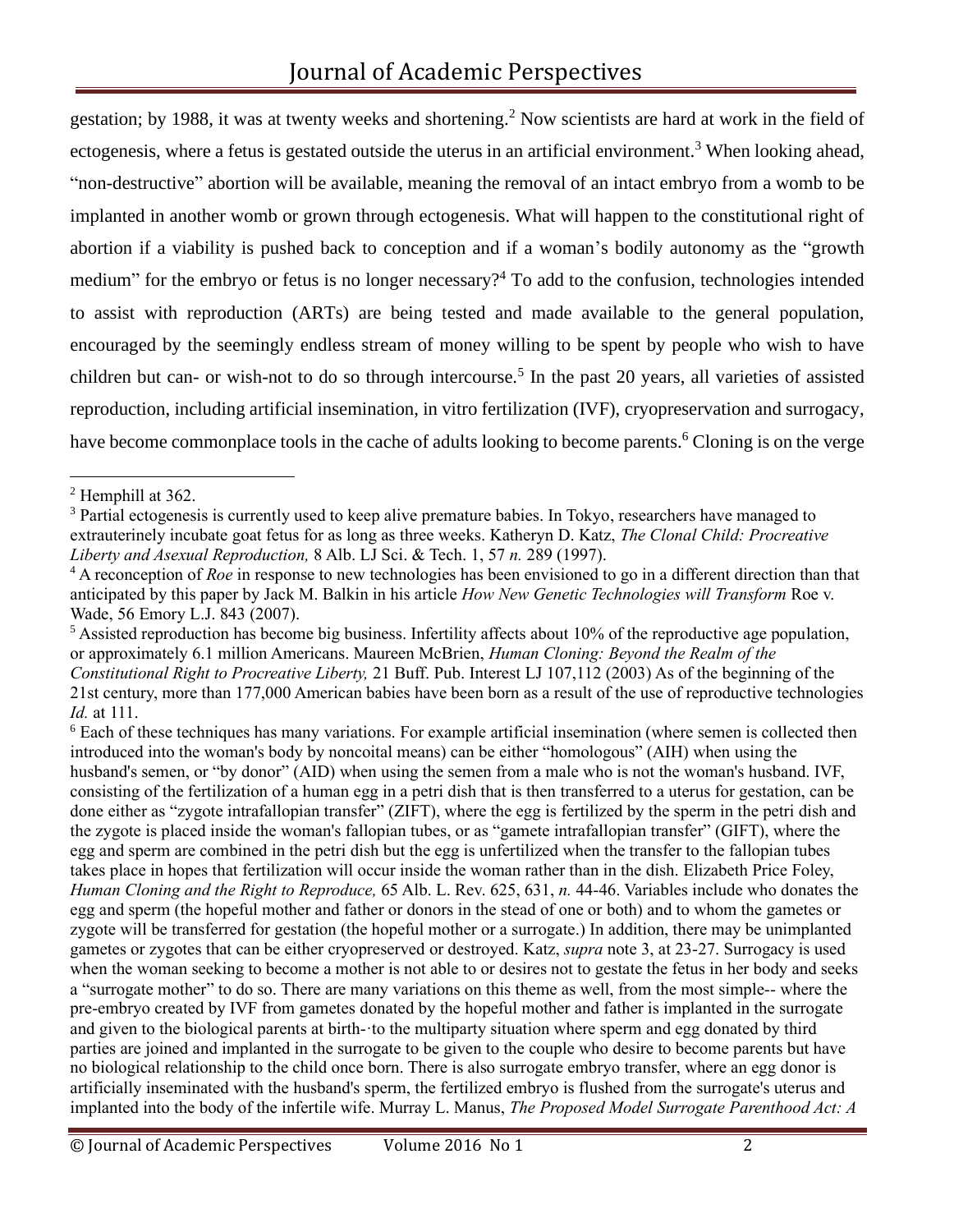of becoming available as a reproductive option.<sup>7</sup> As the fertilization and gestating process becomes increasingly disconnected from the intended parents' bodies, the rights and responsibilities associated with reproduction face new challenges and permutations.

Regulation of these technologies in the United States will be open to legal challenge under, among other things, the allegation that they violate the US Constitutional right to privacy. The right to privacy protects from governmental intrusion the right to procreate, the right to decision- making about child rearing and child bearing, and the right to bodily autonomy, among other things. The question has and will arise as to whether these rights include IVF, crypreservation, surrogacy, ectogenisis and cloning as a reproductive options and how far these rights extend and to whom. If one uses cloning, for example, as another way to reproduce, how is it legally or constitutionally different from "traditional" reproduction or other technologically-enhanced methods of reproduction? Will there be any limitation on who will have the right to clone and under what circumstances?

If there is no difference in the distinction between the right to reproduce through intercourse and the right to reproduce with ARTs, like IVF and cloning, then the question will become whether use of ARTs is deserving of the same constitutional protection. If so, the right to use them will be constitutionally protected and beyond the reach of lawmakers to ban, save a Constitutional Amendment. Would this protection extend to men and women involved? And, if so, what will that do to the current distinction in law today where women's rights trump men's when the intended mother's body is used for gestation?

This paper will begin the inquiry regarding these constitutional rights by exploring whether the right to use ARTs can be considered a *bodily autonomy* right or a *procreative* right. Reproductive control can have two distinct meanings: the right to control one's body, i.e. bodily autonomy, and the right to control one's reproductive destiny, i.e. procreation. When decisions about contraception, abortion, medical

*Legislative Response to the Challenges of Reproductive Technology,29* U. Mich. JL Rev. 671 p996).

 $7$  Cloning is accomplished by somatic cell nuclear transplantation (SCNT), where the nucleus of the somatic cell of a human is inserted into a human egg whose nucleus has been removed, then is stimulated to divide. The "product" of SCNT can either be destroyed once stem cells are created that can be used for research and therapies (therapeutic cloning) or it can be implanted in a womb, theoretically destined to become an embryo, fetus, then a child (reproductive cloning). There is a distinction between therapeutic and reproductive cloning, but the question is whether this is a distinction with a difference when it comes to the constitutional right to clone. One author has described the difference between therapeutic and reproductive cloning as political, not biological. Alexander M. Capron, *Placing a Moratorium on Research Cloning to Ensure Effective Control Over Reproductive Cloning,* 53 Hastings L.F. 1057, 1061 (2002) After publishing the results of the cloned sheep Dolly's creation in 1997, the journal Nature editorialized that reproductive human cloning will likely be achieved within the next decade. 385 Nature 753 (1997).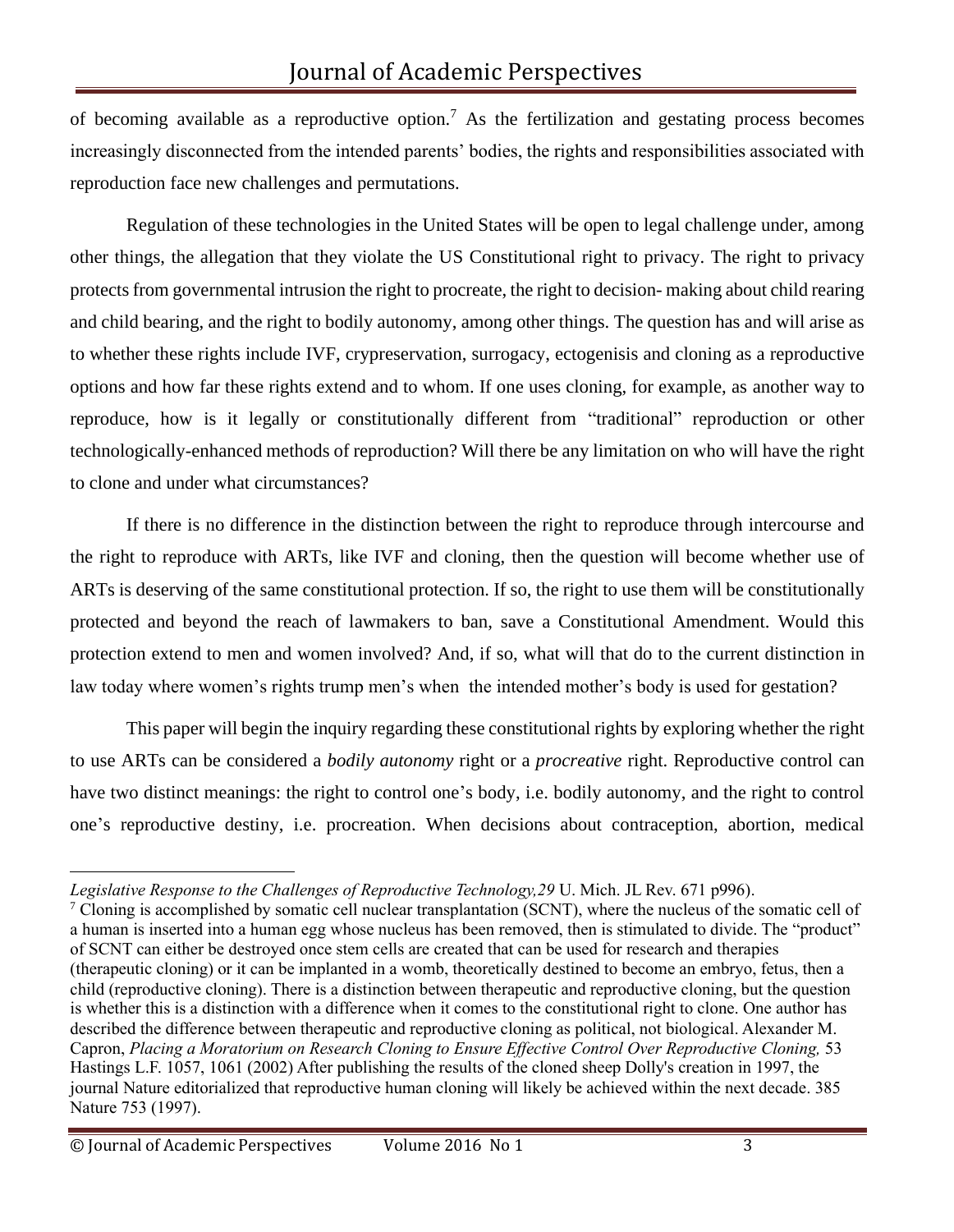treatment, organ donation and the like are being made, these are generally considered exercises in the right to bodily autonomy. In regards to reproduction, once the embryo or fetus or organ leaves the body, there is an argument to be made that the right to control one's body is no longer implicated.

Without this right, only reproductive *destiny* is implicated - only the right to control one's genetic ties or to become a parent. So, when an individual decides to reproduce via an ART and use his/her cells (genetic information) to begin the process of becoming a parent, what exactly is the right he/she is exercising? And, what is the interest that the society, through the courts, should protect from governmental interference:

- the right to procreate, which may mean to create genetic ties to the future, see oneself in one's progeny, and/or experience parenting or
- the right to bodily autonomy, which may mean to make decisions about one's body and/or to determine how its "products" are used?

These two rights, while both arising from the right to privacy, have developed different legal standards. Potentially, they will also have different outcomes when applied to ARTs.

The impact on women's rights may not be the first concern in this context, but should not be ignored. As reproduction through ARTs are increasingly disconnected from a woman's body and, as a result, both men and women are afforded equal rights to use ARTs (and by what argument could this be denied?) then how, consistent with this, may men be excluded from the abortion decision?

## **THE RIGHT TO BODILY AUTONOMY**

Bodily autonomy - having control over decision-making regarding the use and treatment of one's body- is protected from unwarranted governmental intrusion by the United States Constitution under the Due Process clause's implicit right to privacy. The right to reproductive liberty in the context of decision-making regarding whether to beget and bear children is part of this right.<sup>8</sup> In *Roe* v. *Wade*, the Supreme Court found

<sup>8</sup> *Eisenstadt v. Baird,* 405 US at 453 ( "...it is the right of the individual, married or single, to be free from unwarranted governmental intrusion into matters so fundamentally affecting a person as the decision whether to bear or beget a child."); *Roe v. Wade,* 410 US at 153-154 ("the right to privacy, whether it be founded in the Fourteenth Amendment's concept of personal liberty and restrictions on state action, as we feel it is, or, as the District Court determined, in the Ninth Amendment's reservation of rights to the people, is broad enough to encompass a woman's decision whether or not to terminate her pregnancy."); *Planned Parenthood of Southeastern Pennsylvania v. Casey,* 505 US at 851 ("These matters, involving the most intimate and personal choices a person may make in a lifetime, choices central to personal dignity and autonomy, are central to the liberty protected by the Fourteenth Amendment. At the heart of liberty is the right to define one's own concept of existence, of meaning, of the universe, and of the mystery of life.").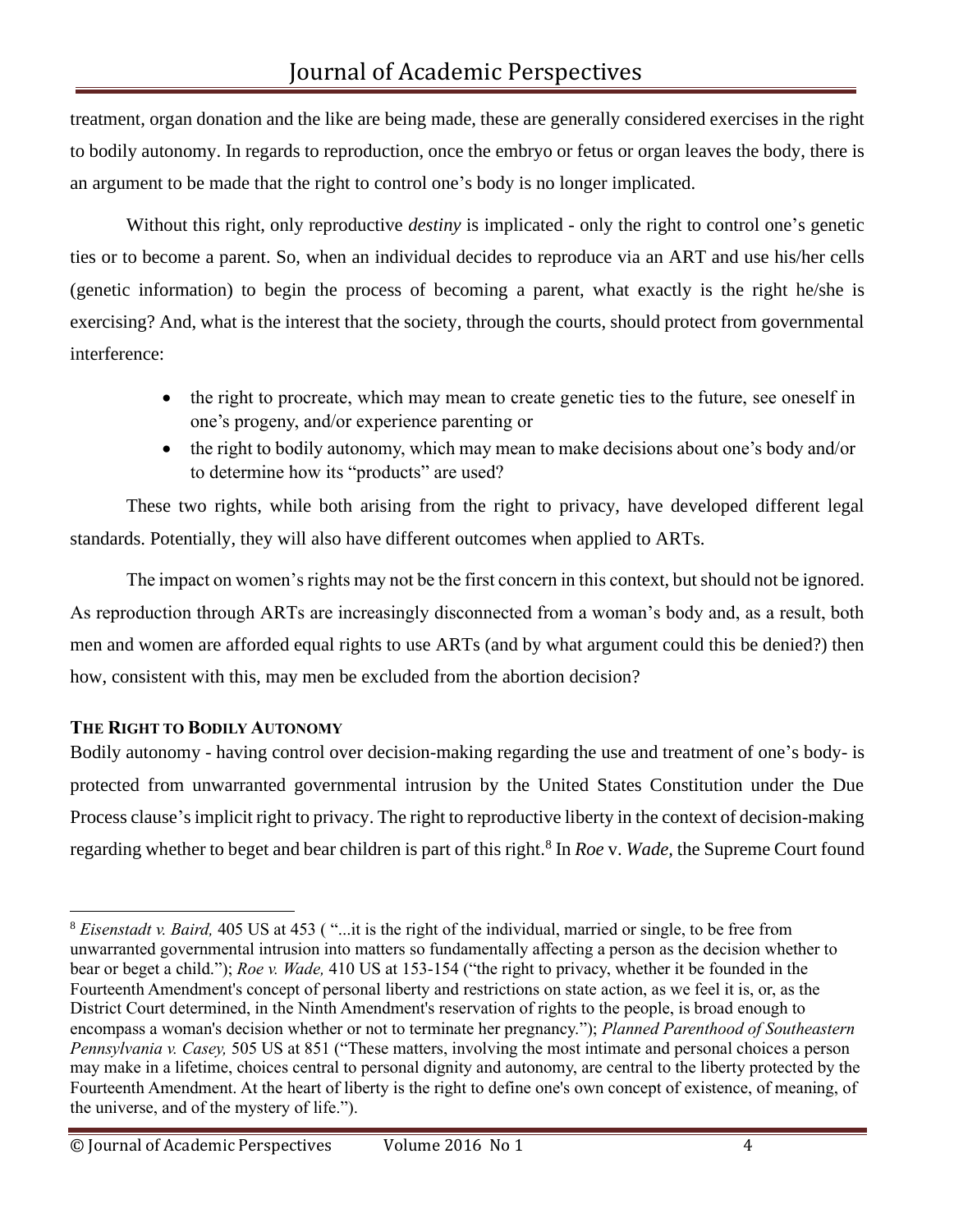abortion to be a woman's fundamental right because of the psychological and physical burdens of pregnancy, which is a bodily autonomy issue.<sup>9</sup> However, it also found relevant the burdens of raising an unwanted child, which is a procreational interest that is not exclusive to women. Abortion cases following *Roe* have emphasized the woman's bodily autonomy interest (as opposed to procreational interests) and balanced that against the state's interest in the potential life of the fetus. In *Planned Parenthood v. Casey,*  the Court defined the constitutional right of abortion as belonging to the mother inside whose body the fetus grows stating, "The mother who carries a child to full term is subject to anxieties, to physical constraints, to pain that only she must bear. Her suffering is too intimate and personal for the State to insist, without more, upon its vision of the woman's role."<sup>10</sup> *Casey* set the current standard applied to reproductive decision-making: A woman has the right to abort an embryo or fetus she is carrying up to the point of its viability without the interference of governmental regulations that place an "undue burden" or "substantial obs tacles" in her way.<sup>11</sup>

The right to abortion has been clearly held *not* to extend to the right of the man who is the father of the gestating entity to require or prevent its continued gestation or abortion.<sup>12</sup> This is because the male. while having his "product" - sperm- used to create the embryo, has less of a bodily autonomy interest once that product is outside his body than does the female who physically carries the fetus and is more directly affected by the pregnancy.<sup>13</sup> So, it can be said that under the reproductive rights "bodily autonomy" line of cases, the right is one that is limited to the body's *current* use or well-being, rather than its products.

#### **THE RIGHT TO PROCREATE**

When issues like contraception and abortion are addressed under the Constitution, a right to bodily autonomy is considered; the right *refuse* to use one's body in a particular fashion or for a particular purpose. But the positive right to procreate arises from the Constitution in a different line of cases, beginning with the 1923 decision *Meyer v. Nebraska.<sup>14</sup>* In that case, the US Supreme Court invalidated a Nebraska law that outlawed the teaching of any language other than English to children before the eighth grade. The Court found a "liberty" interest in the Due Process Clause of the Fourteenth Amendment that protects the right of the individual to marry and raise children free from governmental interference.

<sup>9</sup> *Roe* at 153.

<sup>10</sup> *Casey* at 852.

<sup>11</sup> I*d*. at 876.

<sup>12</sup> *Planned Parenthood v. Danforth,* 428 US 52 (1976 ).

<sup>13</sup> *Id.* at 69.

<sup>14</sup> 262 US 390 (1923).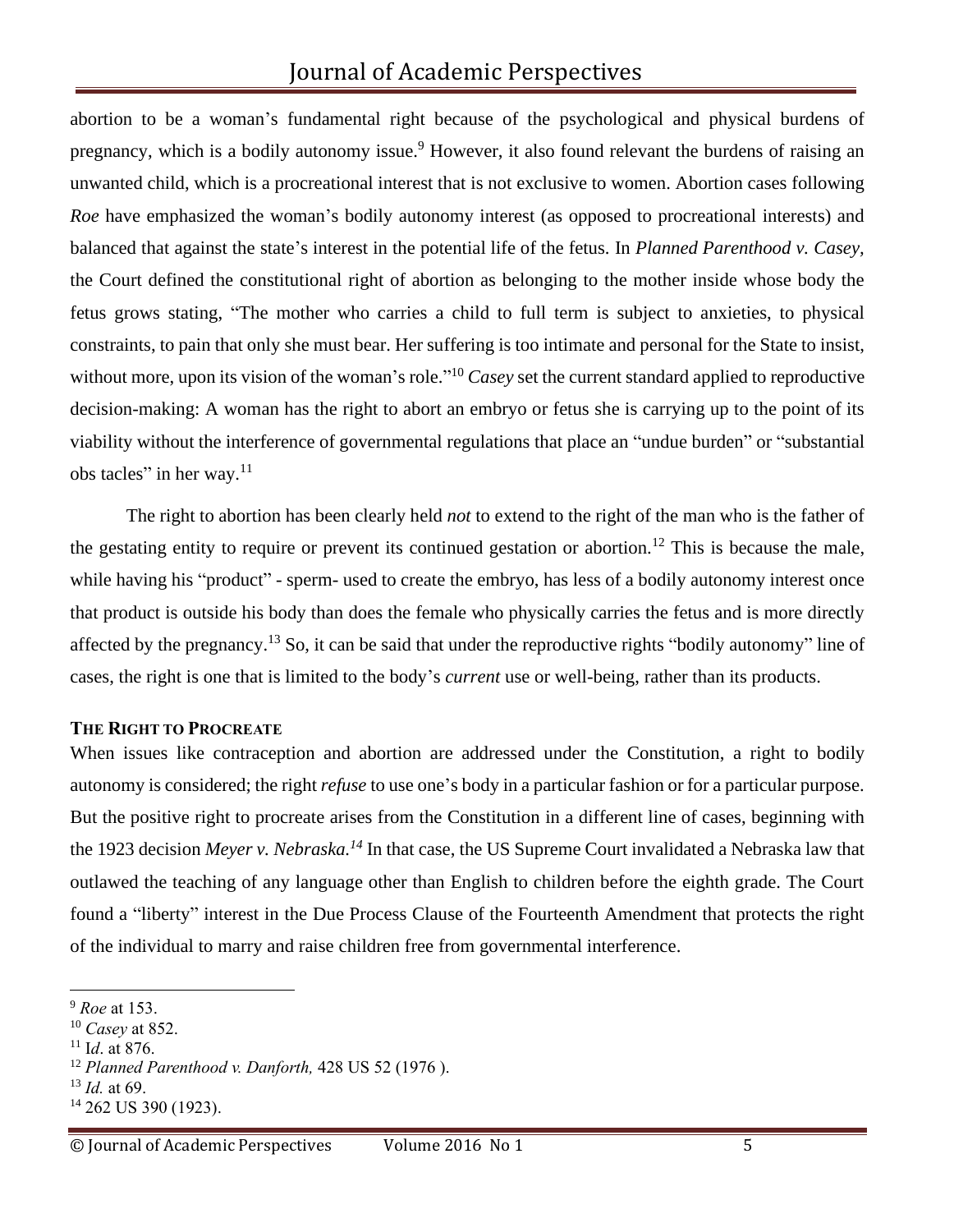In 1927 in *Buck v. Bell,* the Court refused to extend the *Meyer* precedent to invalidate a Virginia law that permitted involuntary sterilization of institutionalized social misfits, in particular a "feebleminded" woman who was the child of an institutionalized woman and who had once already become a parent herself.<sup>15</sup> But later, in 1942, the Court citing *Meyer* and distinguishing *Buck* invalidated an Oklahoma law that mandated sterilization for a certain class of felons.<sup>16</sup> The Court in *Skinner v. Oklahoma* proclaimed that the right to procreate is "one of the basic civil rights of man." 17

So, it is clear that while the Constitution protects the affirmative right to procreate, the right is not absolute, protecting anyone, at any time, by any means. Once there is a recognized procreative right at stake, the court will apply "strict scrutiny" meaning that the government must prove that the law furthers a compelling governmental interest and is narrowly tailored to further that interest. If the government cannot prove both of these prongs, the law will be invalidated as unconstitutional. If "assisted" procreation is considered as "fundamental" as coital procreation, then any challenged law restricting or banning it will be afforded strict scrutiny.

## **ASSISTED REPRODUCTIVE TECHNOLOGIES AND REPRODUCTIVE LIBERTY**

The United States Supreme Court has not yet decided any case interpreting the right to privacy as it relates to ARTs.<sup>18</sup> But, a number of state courts and some lower federal courts have. There are a series of cases involving the competing rights of would-be parents to cryopreserved pre-embryos created through IVF.<sup>19</sup>

<sup>&</sup>lt;sup>15</sup> Buck v. Bell, 274 US 200 (1927). This Supreme Court opinion is most often cited today, if at all, as an example of a misguided ruling.

<sup>16</sup> *Skinner v. Oklahoma,* 316 U.S. 535 (1942).

<sup>&</sup>lt;sup>17</sup> *Id.* at 541. Skinner was decided under the Equal Protection clause since it involved the differential treatment between inmates, however the existence of the fundamental right to procreate was essential to the holding since it controlled the standard by which the Court evaluated the Equal Protection claim. Later cases include a 1974 case involving a restrictive maternity leave policy for teachers. The Supreme Court decided that procreational liberty protects the "freedom of personal choice in matters of marriage and family life" and invalidated the policy. *(Cleveland Board of Education v. LaFleur ,* 414 US 632, 639 (1974)).

<sup>&</sup>lt;sup>18</sup> In *Webster v. Reproductive Health Services, Inc.,* 492 US 490, 523 (1989), Justice Sandra Day O'Connor's concurring opinion raised the prospect that the restrictions on abortion upheld by the decision might threaten the development of IVF programs, however, she stated that this prospect was "too hypothetical" at the time to impact her decision on the case.

<sup>&</sup>lt;sup>19</sup> The most common IVF procedure involves retrieving oocytes (cells from which eggs or ova develop) from a woman's body and sperm from a male's. Egg cells ready for insemination are combined with sperm and incubate for 12-18 hours. During this time a "prezygote" is created, i.e. eggs have been penetrated by sperm but have not yet joined genetic material. If fertilization is successful, a zygote (a fertilized ovum before it undergoes cell division) is produced. Once the cells divide the entity becomes a pre-embryo (4 to 8 cells). Within approximately 2 weeks it can either be placed in the woman's uterus for implantation or cryopreserved. *JB v.MB.,* 783 A.2d 707, 708-709 (NJ Sup. Ct. 2001). At this time the cells begin to differentiate into what will become the different body parts of the individual and the pre-embryo becomes known as an embryo. *Davis v. Davis,* 842 SW 2d 588, 593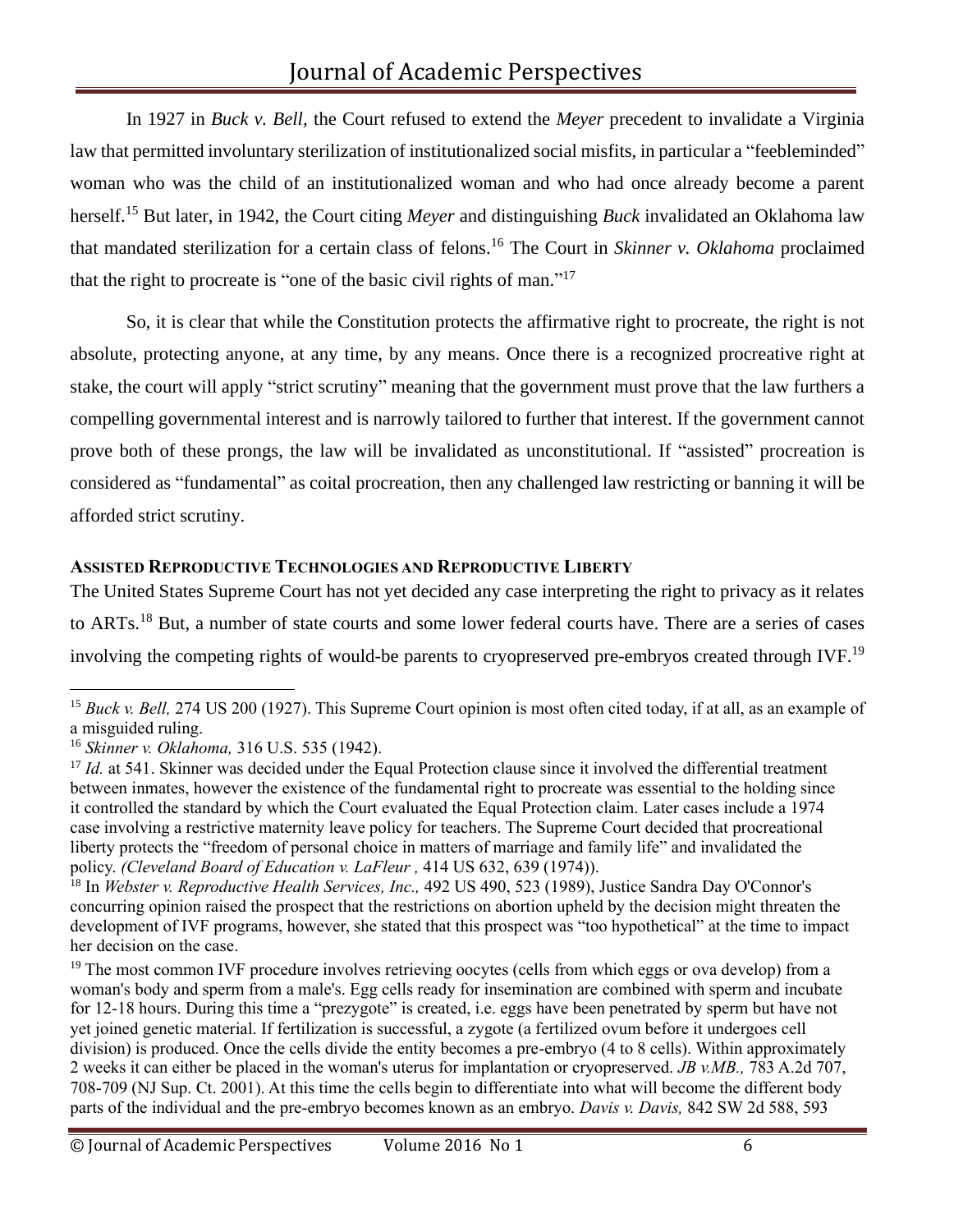In these cases, the courts have classified the right at stake to be a procreational rather than bodily autonomy right. For example, in *Davis v. Davis,* a couple who had created several frozen pre-embryos using their own genetic material divorced. The wife wished to have the pre-embryos donated to a third party for implantation and upbringing; the husband wanted them destroyed. The Tennessee Supreme Court decided for the husband holding that the right at stake was *not* the wife's right to privacy and bodily autonomy from *Roe* and its progeny.<sup>20</sup>The opinion stated: "None of the concerns about a woman's bodily integrity that have previously precluded men from controlling abortion decisions is applicable here."<sup>21</sup> The right was a "gamete providers' procreational autonomy" derived from *Skinner.* As such, the rights of the male and female biological "parents" were equal and must be balanced against one another. $^{22}$ 

Significant to this paper, though not necessary to the *Davis* holding, that opinion stated that if the husband sought to have the pre-embryos implanted in the wife as planned, the wife's right to privacy would prevail to prevent forced implantation. It also recognized that had the wife sought to implant the preembryos in her own body in order to raise the resulting child herself the case would have been much closer.<sup>23</sup> The court did not venture to predict whether in this variation of the facts the bodily autonomy or procreational rights of the wife would trump the husband's procreational rights.

In *Kass v. Kass*, New York State's highest court considered a case similar to *Davis,* however, in *Kass* the wife sought to have the prezygotes implanted in herself despite language in the couple's previous agreement that any unused prezygotes would be donated to the IVF program for research or destroyed.<sup>24</sup> Like in *Davis*, the court found no bodily autonomy right for the wife since the preembryos existed outside her body. It did, however, recognize an equal, procreative right of both gamete providers- an equal interest

<sup>(</sup>TN Sup. Ct. 1992). It is common practice to create more pre-zygotes than will be implanted and save them through cryopreservation in case the initial implantation is unsuccessful or the person wishes to have another child at a later date but may not have access to the egg or sperm for various reasons. Issues arise when the cryopreserved pre-embryos are not used or are sought to be used by one party who either contributed genetic material or arranged for the process against the will of another interested party. <sup>20</sup> *Davis* at 604.

<sup>&</sup>lt;sup>21</sup> *Id.* at 601 citing *Danforth* at 71 ("Inasmuch as it is the woman who physically bears the child and who is the more directly and immediately affected by the pregnancy, as between the two, the balance weighs in her favor.") <sup>22</sup> *Id.* at 602 - 603. In *Davis*, the court decided that the husband's burden of having his genetic material continue and knowing he is father was greater than the wife's burden of having gone through the process of having her eggs harvested with no resulting child, even though she no longer wished to raise it and so decided that the pre-embryos should not be implanted over the husband's objections.

<sup>23</sup> *Id*. at 604.

<sup>&</sup>lt;sup>24</sup> 91 N.Y.2d 554 (1998). If the wife had a constitutional right to implant the prezygotes, then the terms of the contract could have been unenforceable as violating public policy. In*Kass,* however, the argument turned on the meaning of the agreement.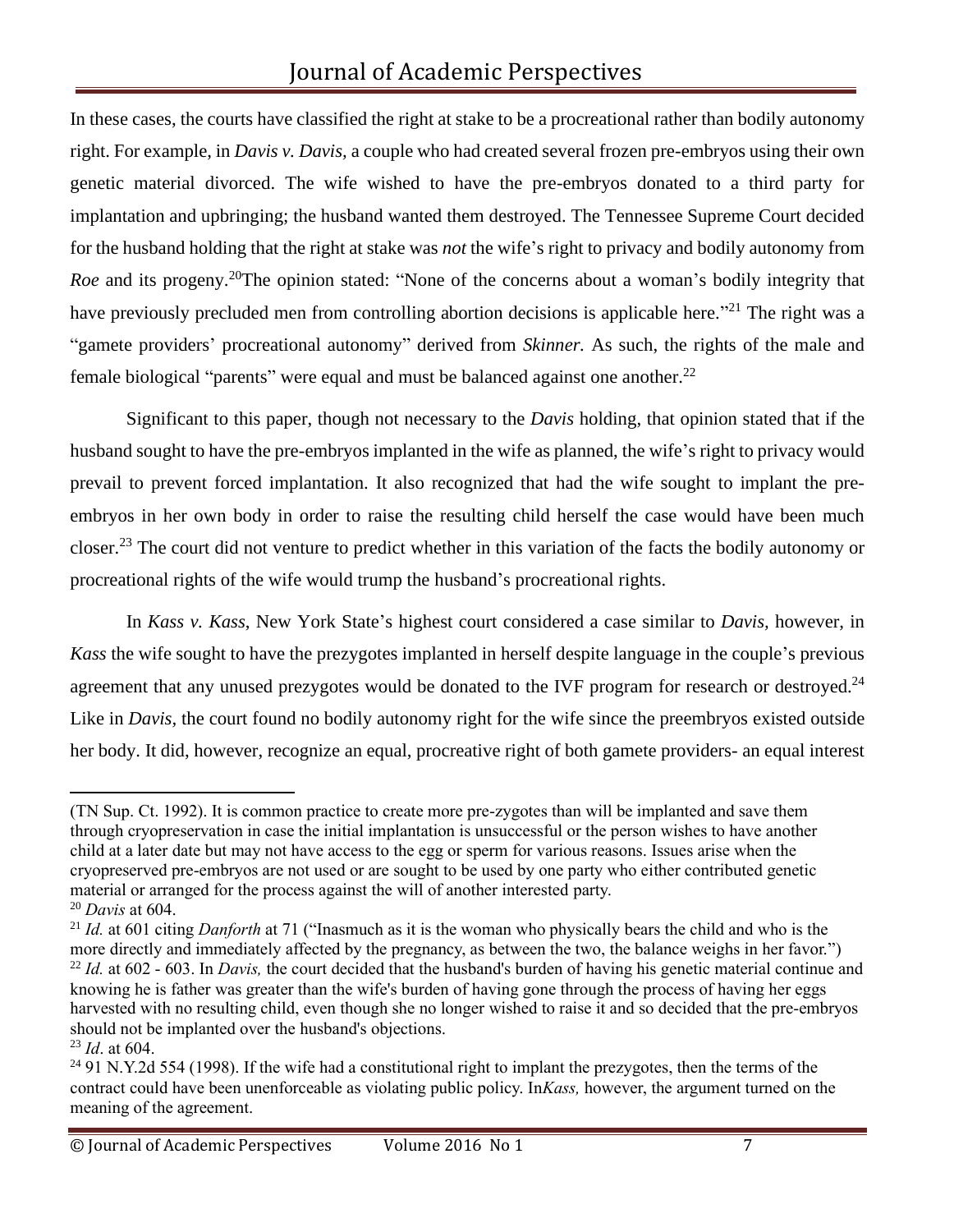in avoiding genetic parenthood and becoming a genetic parent- and upheld the previous agreement to have the prezygotes given to the IVF program.<sup>25</sup> Contrary to these cases, in *Lifchez v. Hartigan,* the federal District Court found a bodily autonomy right associated with reproductive technologies, i.e. that the right that protects a woman from forced pregnancy- the right to abortion-- also protects her right to become pregnant.<sup>26</sup>

*Lifchez* involved an Illinois law that restricted sale of or experimentation on a fetus not considered therapeutic to the fetus. While the law explicitly permitted IVF, the court found that its failure to permit other reproductive technologies intended to produce healthy children made it unconstitutional.<sup>27</sup> Citing to *Roe* and other abortion rights cases, the court found the use of IVF and other reproductive technologies to be a protected right like abortion. It stated: "It takes no great leap of logic to see that within the cluster of constitutionally protected choices that includes the right to have access to contraceptives, there must be included within that cluster the right to submit to a medical procedure that may bring about, rather than prevent, pregnancy.<sup>28</sup> No distinction between men and women was made.

Contested surrogacy situations bring the difference between bodily autonomy and procreative liberty into sharp focus. In these situations, particularly those in which the surrogate is also the egg donor, the bodily autonomy of the surrogate may be at odds with the procreative liberty of the intended parents, particularly the intended father if he is the sperm donor. The most notable conflicts in this arena arise when the intended parents execute an agreement with a surrogate mother to have her egg fertilized with the intended father's sperm and implanted in her for gestation. The agreement generally provides that once the child is born, it will be turned over to the intended parents and the surrogate/egg donor will surrender all parental rights to the child. The conflict arises when the surrogate changes her mind and refuses to relinguish parental rights in the child or wishes to terminate the pregnancy.<sup>29</sup>

<sup>25</sup> *Id.* at 563-564. See also *AZ v. BZ,* 431Mass.I 50 (2000)(Contract requiring implantation of pre-embryos if gamete providers dispute disposition is unenforceable; it is against public policy to compel a person to become a parent against his/her will) and JB *v. MB.* 783 A2d. at 716 (Both gamete providers have an equal right to procreate that must be balanced against one another, but "ordinarily, the party wishing to avoid procreation should prevail.) <sup>26</sup> 735 F.Supp. 1361 (ND Ill. 1990).

 $27$  For example, diagnostic techniques that may lead to decisions to abort a fetus would not be therapeutic to the fetus and could be restricted.

<sup>28</sup> *Lifchez* at 1377.

<sup>29</sup> For more on surrogate parenting conflicts see Murray L. Manus, *The Proposed Model Surrogate Parenthood Act: A Legislative Response to\the Challenges of Reproductive Technology, 29* U Mich. JL Ref 671 (1996).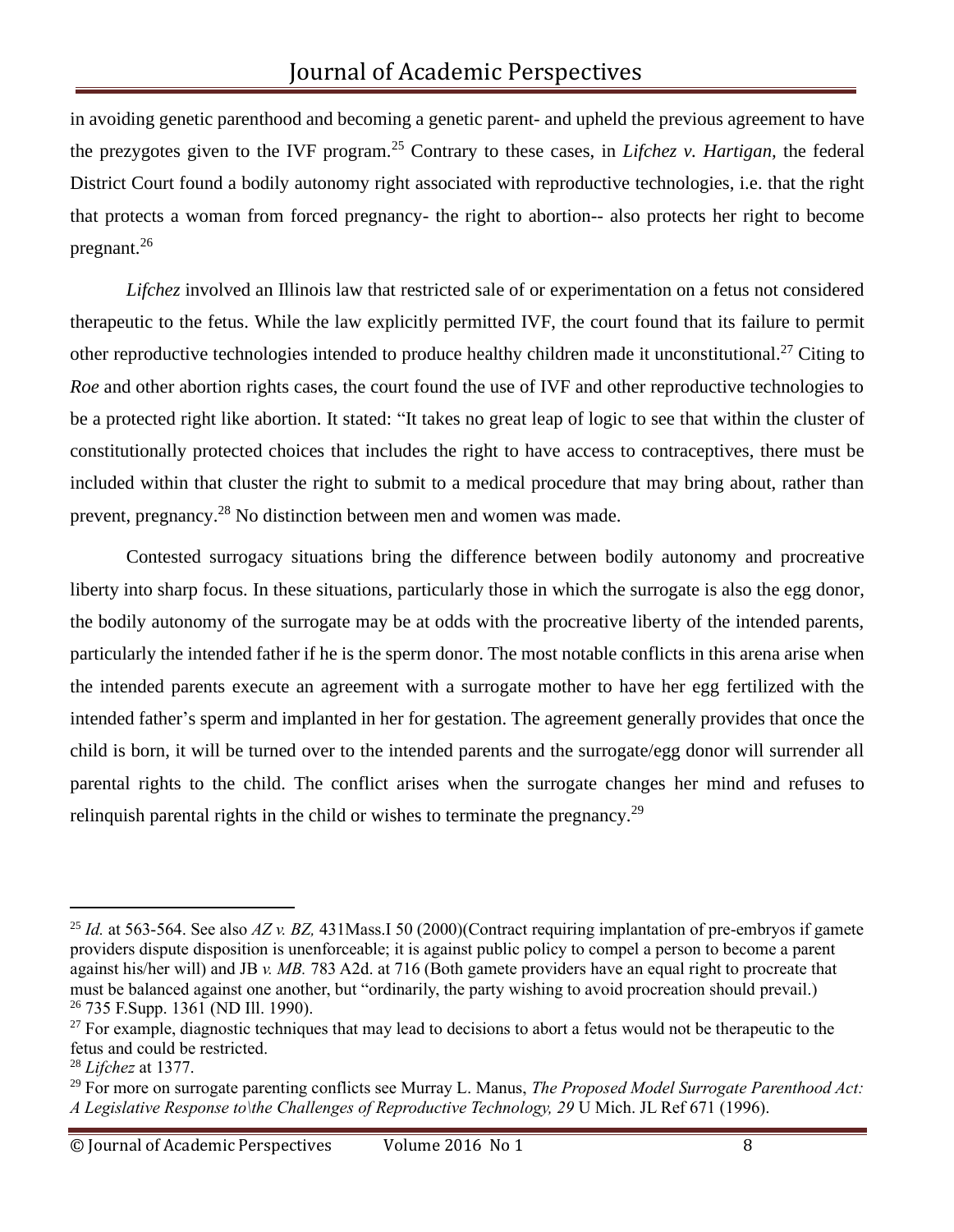Such was the case in the famous *Matter of Baby M.<sup>30</sup>* In that case, for a fee of \$10,000, Mary Beth Whitehead agreed to be artificially inseminated with William Stern's sperm and to carry to term a child. Whitehead would then surrender rights to the child so that it may be adopted by William's wife, Elizabeth Stern, and be raised as the Stern's child. Whitehead later changed her mind and refused to surrender her maternal rights to the child.

The New Jersey Supreme Court decided that the surrogacy contract was unenforceable as violating public policy. Whitehead could not be compelled to relinquish parental rights to the child she bore. While it considered the father's procreative rights important, it held that there was no deprivation of such rights since he did, in fact, procreate. The right to procreate did not include the right to become an acting parent. The court explained it as follows: "The right to procreate very simply is the right to have natural children, whether through sexual intercourse or artificial insemination....The custody, care, companionship, and nurturing that follow birth are not parts of the right to procreation."<sup>31</sup>

But other states have decided surrogacy cases differently and, in some, the bodily autonomy rights of the surrogate did not trump the contractual rights of the intended parents. In these cases, the surrogate woman's right to control her body was reconceived: technology allowed her to use her body as a tool to help others become parents – and make a few bucks for the service—and the law upheld her (and potential parents) right to make enforceable agreements to do the same. *JF v. DB* involved a surrogate who was gave birth to triplets from the IVF of an egg donor and sperm from the intended father. When the surrogate sought parental rights to the born children, the court upheld the surrogacy contract, which denied these rights and required the surrogate to take action to terminate her rights upon birth.<sup>32</sup>

The court explicitly declined to extend its holding to instances in which the surrogate was also the egg donor. But, if that fact would have made a difference, then the distinction between egg and sperm donor would be hard to make. And, if the fetus was still in utero of the surrogate at the time contractual rights sought to control the pregnancy were asserted (for example, to require an abortion or treatment in utero to which the surrogate objected) the results in these cases may have been different. Yet, the precedents they

<sup>30</sup> 537 A.2d 1227 (NJ Sup. Ct. 1988).

<sup>&</sup>lt;sup>31</sup> *Id.* at 1235. The father of an illegitimate child born to a mother who is married to another man has no fundamental right protected by the constitution. *Michael H. V. Gerald D.,* 491 US 110 (1989). Yet, a majority of states *give* all biological fathers the right to establish parentage against a rebuttable assumption that the mother's husband is the father. *Cihlarv. Crawford,* 29 SW 3d 172 (Tenn. App. 2000).

<sup>32</sup> 116 Ohio St.3d 363, 879 N.E.2d 740 (2007). See also*, Johnson v. Calvert*, 5 Cal.4th 84, 851 P.2d 776, 19 Cal.Rptr.2d 494 (1993) and *McDonald v. McDonald*, 196 A.D.2d 7, 608 N.Y.S.2d 477 ( 2 Dept. 1994).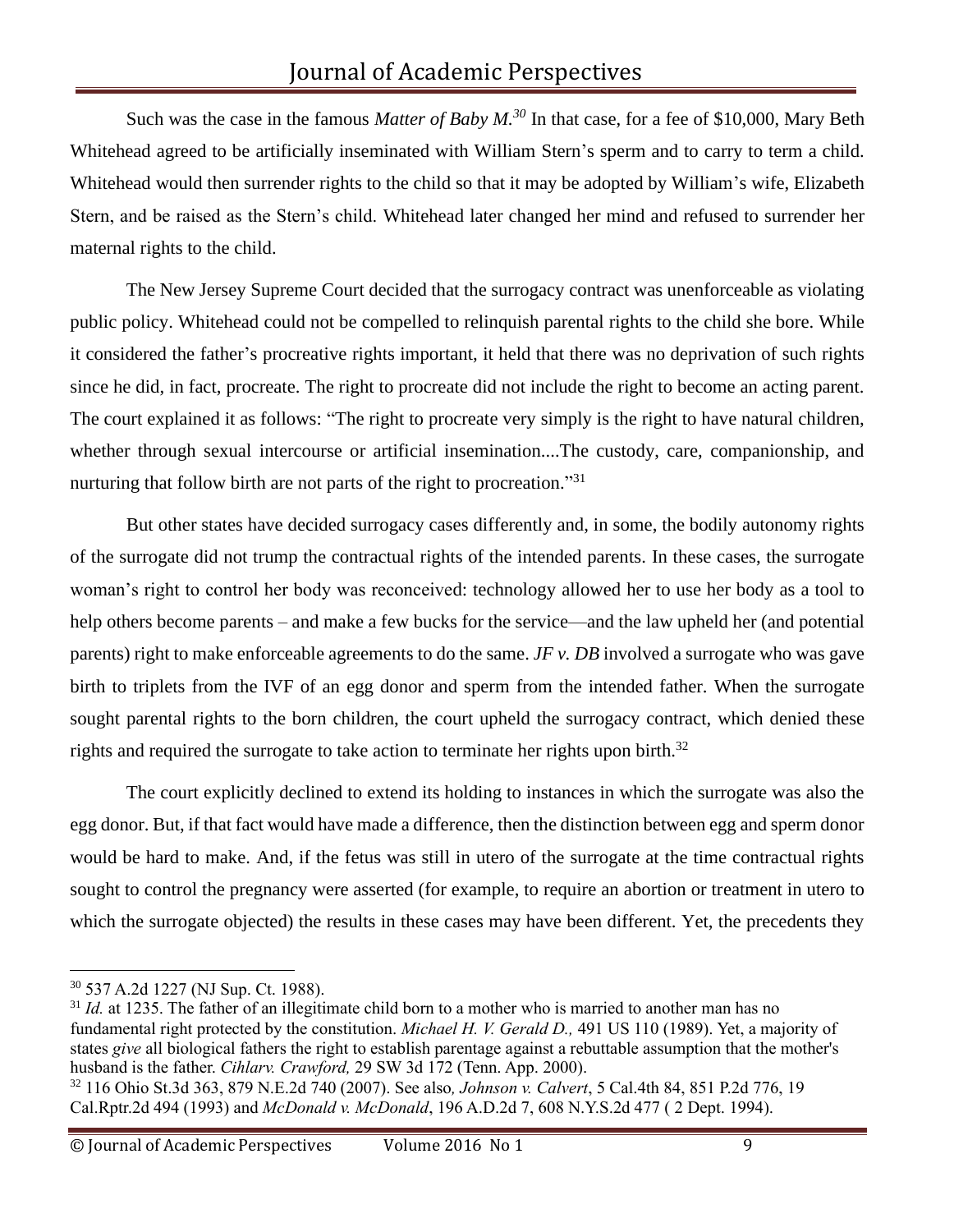establish would make it more challenging for the woman and the reasoning to uphold her rights would be strained.

### **ARTS AND WOMEN'S REPRODUCTIVE LIBERTY**

Women's right to control their own bodies have been the lynchpin of gender equality and a host of other important freedoms for women. Pregnancy and the socially constructed institution of "motherhood" have been used to deprive women of basic rights and equal access to education and employment, among other things. So, constitutional protection for them to control their reproductive lives is distinctly important for them. But, through ARTs, as fertilization and gestation become distinct and distant from (exclusively) mother's bodies, their interests become more akin to men's. Issues related thereto become more "procreational" rather than "bodily autonomy." Once the case law moves in that direction, it will be hard to step back and exclude men from reproductive rights now only afforded to women.

The right to abortion is currently exclusively a woman's right. Neither the woman's husband nor the sperm donor, whether or not one and the same man, has a right to require or prevent the abortion decision. If the right to bodily autonomy, which includes the right to abortion, is extended to ARTs and reinterpreted as the right to control one's "products." then it would give a man a bodily autonomy reproductive right with regard to his cells, which would logically extend to his sperm. The abortion right would then have to involve a balance between a woman's and a man's right to their products (egg and sperm), a significant shift from the current analysis, which discounts the role of the male in the abortion decision and asks only if the woman's choice is burdened unduly by an abortion limitation.

In the IVF cases discussed above, we have already seen a balancing test between men and women applied, though in those cases they clearly call the issue one of procreative liberty. Here one can see abortion politics being played on a new field. Imagine if ectogenisis and/or non-destructive abortion was available and a pregnant woman wishes to have an abortion while the biological father of the embryo or fetus objects.<sup>33</sup> How will her bodily autonomy claim fare? The embryo is viable as it could live outside the mother's body, either through transplantation in another woman's womb or in an artificial womb. So, the post-viability rights analysis would apply: the government could outlaw the abortion unless the mother's life (or possibly health) are at stake, which, in the normal course, it would not be.

<sup>&</sup>lt;sup>33</sup> For convenience, I will hereinafter refer to the potential life as an embryo, though it is clear that the same issue could arise at any stage of development.